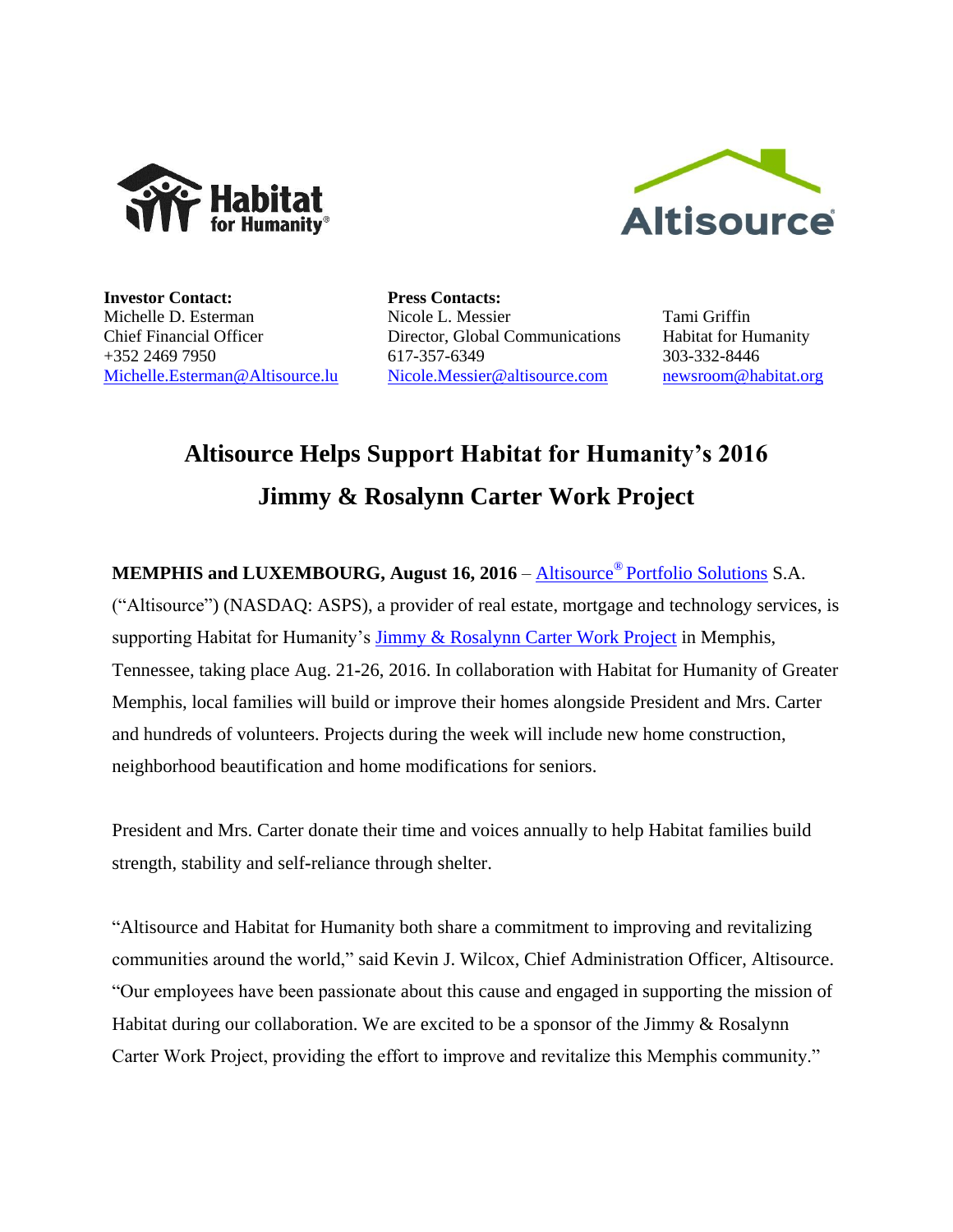In addition to supporting Habitat's Carter Work Project, Altisource has been sponsoring and engaging employees and customers in a homebuilding project in Atlanta and neighborhood revitalization projects throughout Michigan and Arizona since April. Altisource will sponsor and participate in additional homebuilding projects scheduled to take place in Boston, Los Angeles and St. Louis this year along with neighborhood revitalization projects in Denver, Michigan, Texas, Arizona and Georgia. Altisource has also invested in Habitat for Humanity's clean water sourcing in India and the Philippines, countries that are also home to Altisource employees.

For more than three decades, Habitat's Carter Work Project has engaged volunteers to improve communities across the United States and around the world. In Memphis, hundreds of volunteers will work with 19 homeowner families to build new homes. During the week, volunteers will also conduct 10 beautification projects, including painting and landscaping, and six aging in place projects to enhance accessibility and mobility for seniors.

To donate or learn more about Habitat for Humanity's Jimmy & Rosalynn Carter Work Project, please visit [habitat.org/cwp.](http://www.habitat.org/cwp)

## **About Altisource®**

Altisource Portfolio Solutions S.A. (NASDAQ: ASPS) is a premier marketplace and transaction solutions provider for the real estate, mortgage and consumer-debt industries. Altisource's proprietary business processes, vendor and electronic payment management software and behavioral science-based analytics improve outcomes for marketplace participants. Additional information is available at [altisource.com.](http://www.altisource.com/?utm_campaign=JanNewHires&utm_source=PR&utm_medium=PR&utm_content=boilerplate)

## **About Habitat for Humanity International**

Driven by the vision that everyone needs a decent place to live, Habitat for Humanity has grown from a grassroots effort that began on a community farm in southern Georgia in 1976 to a global nonprofit housing organization in nearly 1,400 communities across the U.S. and in over 70 countries. People partner with Habitat for Humanity to build or improve a place they can call home. Habitat homeowners help build their own homes alongside volunteers and pay an affordable mortgage. Through financial support, volunteering or adding a voice to support